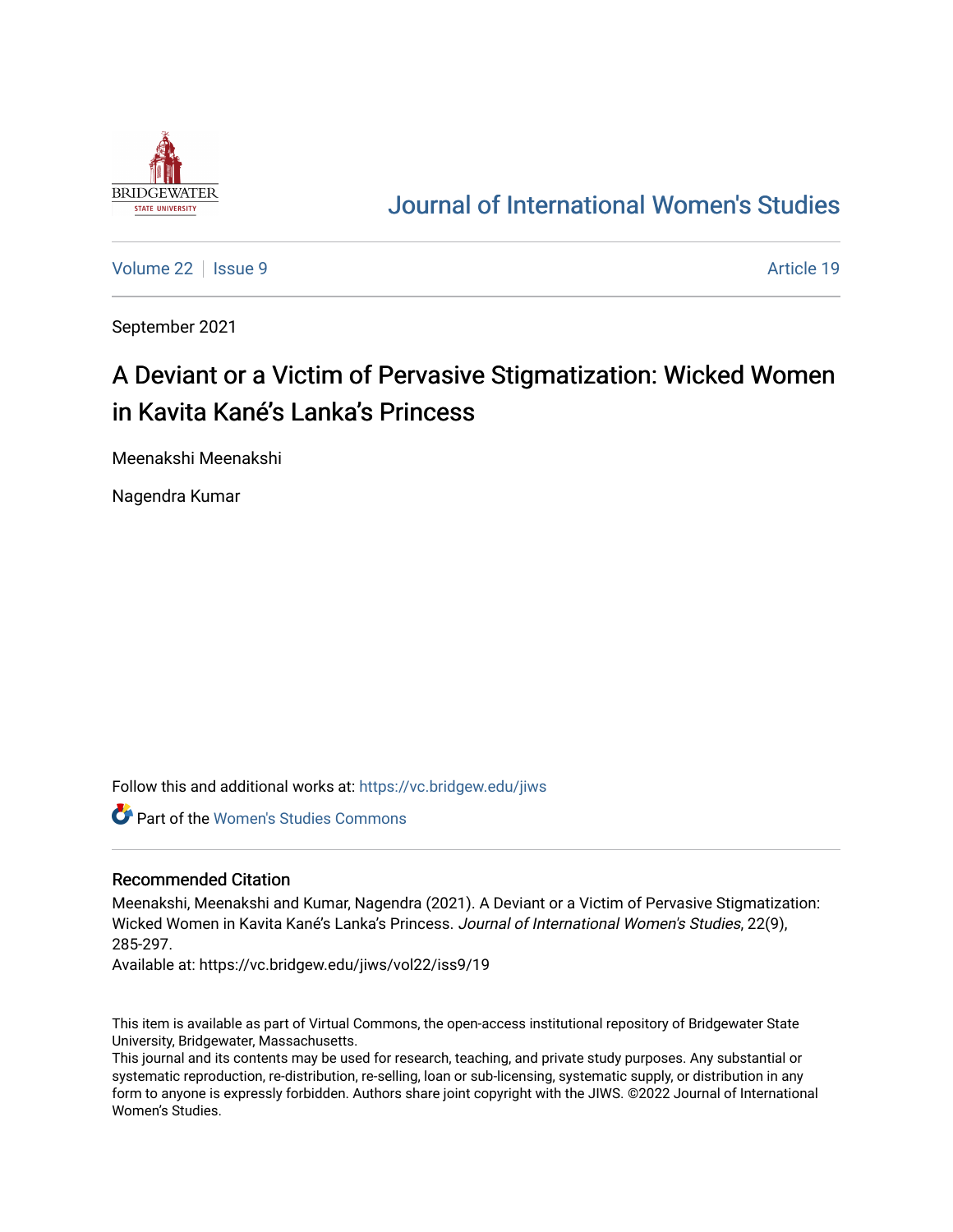#### Meenakshi and Kumar: A Deviant or a Victim of Pervasive Stigmatization

This journal and its contents may be used for research, teaching and private study purposes. Any substantial or systematic reproduction, re-distribution, re-selling, loan or sub-licensing, systematic supply or distribution in any form to anyone is expressly forbidden. ©2021 Journal of International Women's Studies.

## **A Deviant or a Victim of Pervasive Stigmatization: Wicked Women in Kavita Kané's**  *Lanka's Princess*

By Meenakshi<sup>[1](#page-1-0)</sup> and Nagendra Kumar<sup>[2](#page-1-1)</sup>

#### **Abstract**

Building on the foundational theories of Judith Butler and Edwin Schur, this paper scrutinises the traditional myth of the Hindu epic the *Ramayana* and argues: (1) how socially constructed gender performance is naturalised by cultural ideology and (2) how infringement of this performance leads to labelling individuals as deviant. Women who transgress these cultural ideologies are defined as deviant and subjected to various punishments, from public humiliation to genital mutilation. Through an exploration of the novelist Kavita Kané's mythology inspired novel *Lanka's Princess* (2017)*,* this paper focuses on the mythical figure known as *Surpankha* whose character embodies masculine attributes and vilified qualities that contradict the archetypal image of women in India, as prescribed by Hindu scriptures. This paper highlights the consequences of resistance and deviance when it comes to gender performance and examines mutilation from a feminist point of view. We also simultaneously remove *Surpankha* from her archetypal villainous image to the image of a 'wronged' woman. Hence, this study creates a lens for examining femininity, deviance, and ancient gender roles, particularly, when it comes to the performance of gender and the social construction of deviance. In doing so, this paper deconstructs the male-dominated structure of deviance and constructs a new understanding of the *Ramayana*.

*Keywords*: Mythology, Re-visioning, Gender, Deviant, Performance, Phallogocentric, Phallocentric

### **Introduction**

Common Hindu conceptualisations of women are based on Hindu mythologies and highly influenced by the *Manusmriti[3](#page-1-2)* , the text that underlines the governing principles of life called 'codes' which set out ideal conduct and the rules regarding social life. These scriptures draw strict

<span id="page-1-0"></span><sup>&</sup>lt;sup>1</sup> Meenakshi is a Ph.D. research scholar at IIT Roorkee. Meenakshi is working on Kavita Kane's novels from a revisionist point of view. The selected novels focus on marginal women characters like Surpankha, Urmila, Menaka, and Satyavati. In this way, the study opens an important space for elaborating the theory of feminism within the Hindu cultural context.

<span id="page-1-1"></span><sup>2</sup> Prof. Nagendra Kumar is a Professor in the Department of Humanities and Social Sciences at IIT Roorkee. He earned his PhD in 1998 in the fiction of Bharati Mukherjee which is one of the earliest full length critical studies available on Bharati Mukherjee. He has published nearly one hundred research papers in reputed national and international journals, conference proceedings, and edited volumes.

<span id="page-1-2"></span><sup>3</sup> *Manusmriti* is an authoritative Hindu text also known as *Dharmshastra*. It has served as an ethical law text since 200 CE. Regardless of the time, the text still influences modern Indian society and is still upheld as the ultimate ethical guide. It has explained the moral duties that should be followed by every Hindu woman. *Manusmriti* is single-handedly responsible for the secondary position accorded to women in the post-Vedic period.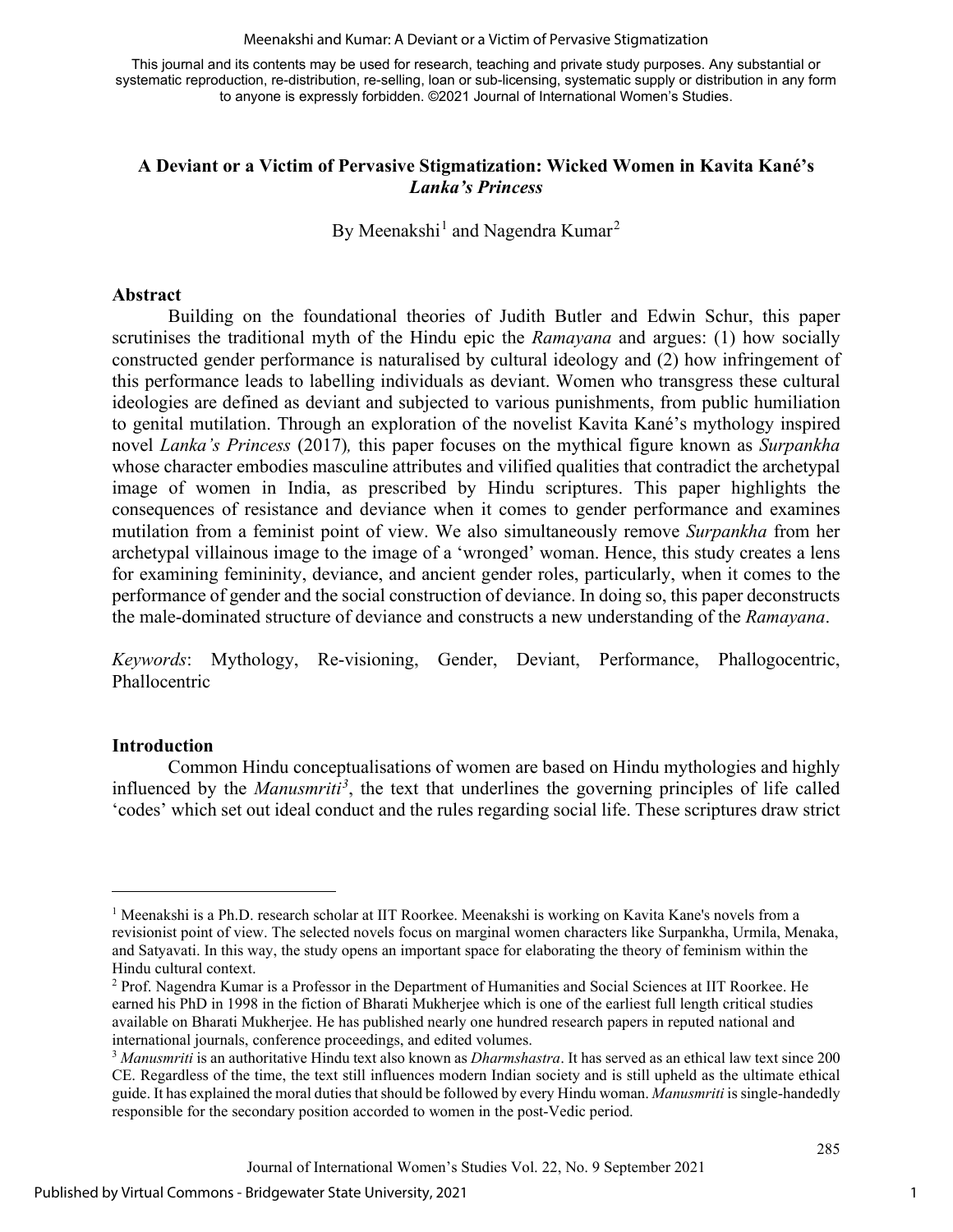boundaries for women and posit a clear dichotomy between subversive and submissive women<sup>[4](#page-2-0)</sup>. In mythology, women are either idolised or depicted as fallen women devoid of virtuosity. Women like Sita and Savitri are considered idols because they remain faithful to the patriarchal structure and bear all injustices silently. Hindu epics are also replete with negative images of women that vary; examples include Rakshasi, Tadka*,* etc. These mythical women occupy our collective consciousness as "emblem[s] of female deviance" (Schur 1984, p. 11).

These biased narratives shape meaning through their use of symbolic constructs and, once established, extend outward into all domains of social structures. Myth is a subject of endless idiosyncratic perception that in itself renders the theme of polar opposition and, which like grammar and language, has a tendency to organise the experience and structure into a restricted channel<sup>[5](#page-2-1)</sup>. Myths help people to understand the "ongoing nature and ever-changing process[es]" (Blumberg, 1979, p.87) of the world and universe. During the past few years, feminist writers have approached and discovered myths from their point of view. Women writers' visions and experiences are entirely different from men's in both ordinary and profound ways<sup>[6](#page-2-2)</sup>.

The Indian novelist, mythologist, and feminist, Kavita Kané (b 1966), explores the beauty of marginal women characters' unconscious thoughts and divulges their erogenous pleasure in her novels, thus deconstructing the androcentric order of the hierarchies "from which they have been driven away as violently as from their bodies for the same reason" (Cixous 1976, p.1). Her mythology-inspired narratives are distinguished by a deep understanding of the most overlooked Hindu mythical women characters by deconstructing the idea of any grand narrative. Her retellings of Hindu mythologies compel readers to rethink the notion of institutionalized ideologies. This began in 2014 with *Karna's Wife: An Outcast Queen* and continues with novels such as *Sita's Sister* (2014), *Menaka's Choice* (2015)*, Lanka's Princess* (2017), and, *The Fisher Queen's Dynasty* (2017). In her retellings, she teases out the patriarchal complexities, especially concerning the most overlooked women characters. In an interview with *The Indian Express*, Kané points out,

> "Man does not want to let go of what he possesses first, whether it is a house or land. In addition, this is the point where the hierarchy rises... from land to basic needs. In today's times, it leads to an internal war of anger, jealousy, and hate" ("A Tryst with the Ramayana").

Kané's feminist writing of Hindu epics reflects Adrienne Rich's 1971 essay "When We Dead Awaken: Writing as Revision", in which Rich states,

<span id="page-2-0"></span><sup>4</sup> Hinduism, unlike other religions, lacks a single authoritative narrative. Any belief may be contradicted by someone else. Thus, the Hindu epics are fertile ground for feminists. In the epics, women have been shown ambiguously. Hence these epics have been revised and reinterpreted from a gender perspective. See Clearing Sacred Ground: Women-Centered Interpretation of the Indian Epics p. 2-3.

<span id="page-2-1"></span><sup>&</sup>lt;sup>5</sup> The word 'myth' has been taken from the Greek word 'mythos' meaning 'word' that tells the true state of things. The Sophists were the first to use this word as *logos* means knowledge. Many myth critics have attempted to objectify these myths from their point of view. From the 19<sup>th</sup> century on writers have started approaching myth scientifically. Broadly, we can divide myth theory into two parts: theories that situate myth in religion and theories that study myth symbolically. Human attributes in myth exemplify this. Myths relate everything to their origin. Segal has divided the theory based on its origin, functions, and subject matter. See Segal p. 1-2.

<span id="page-2-2"></span><sup>6</sup> For the last few years, feminist critics have revisited and reinterpreted traditional tales from a contemporary point of view; Tuttle states that they ask a "new question of old text[s]" (p. 184). Revisioning these tales does not mean correcting the narratives but 'defamiliarizing' them and in this way discovering mythological women's desires and dilemmas.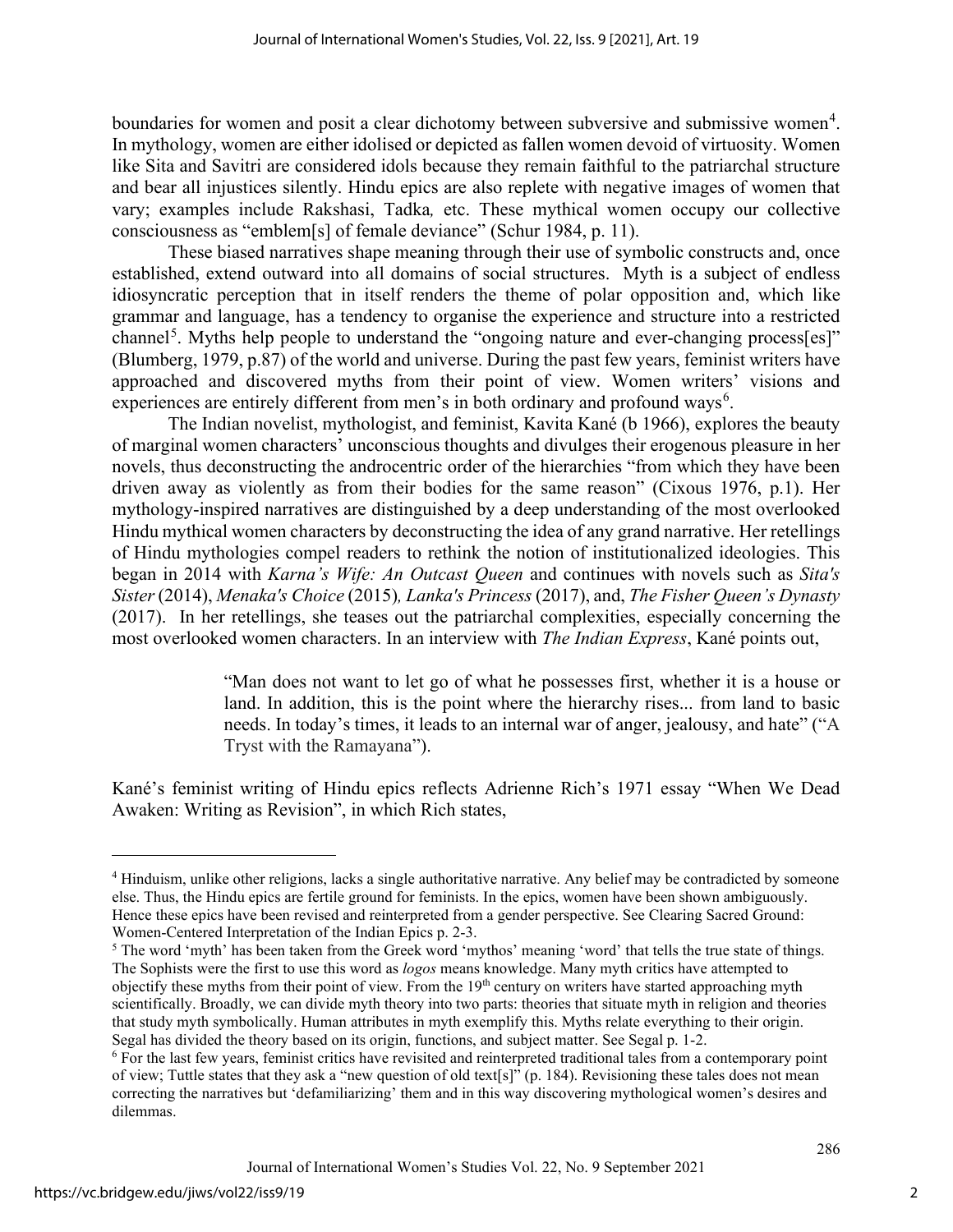"the act of looking back, of seeing with fresh eyes, of entering an old text from a new critical direction…. nothing can be too sacred for the imagination to turn into its opposite or to call it experimentally by another name. For writing is re-naming" (p. 35, 43).

This study investigates the mythology-inspired narrative *Lanka's Princess* (2017) by Kavita Kané. The novel redrafts the narrative of the *Ramayana* from Surpankha's perspective. The original narrative sidestepped the inner conscience of Surpankha although such prejudiced descriptions in sacred narratives were not uncustomary<sup>[7](#page-3-0)</sup>. Here, Surpankha has been depicted from a phallogocentric world view.

 The name Surpankha has become synonyms with demoness and unchaste woman in Hindu society. The *Ramayana* has predisposed Surpankha's character as a monster whose nose is cut off by Lakshmana at Ram's behest, for her attempt at adultery. This misogynistic narrative portrays her as 'inhuman' because she has resisted the *status quo* of Aryan hegemonic society. The Hindu epic *Ramayana* has been interpreted as a moral book for human action. Since Ram has been held up as *Maryada Purshusuttam[8](#page-3-1) ,* it is essential to discuss the act of mutilation of Surpankha from a feminist point of view as the act sheds light on Ram's sentiments regarding female sexuality in Indian culture. On the other hand, it also examines how these mythologies affect Hindu cultural ideologies. Kané depicts her character as a woman and questions why the beautiful princess Meenakshi is given the infamous name Surpankha. As Kané reveals,

> "I wanted to go beyond the stereotype. There is no denial in the fact that her nose was cut off which I think was one of the most violent episodes in the *Ramayana*. But whatever happened to her was it because of her actions? Was she a vamp or a victim?" (2016).

Women have been labeled as 'monsters' for centuries in the narratives that have set the standard for the Hindu conceptualization of feminity, such as Seeta, Savitri, and Draupadi. Deviant women such as Taraka and Surpankha are portrayed as harbingers of destruction, not only for the protagonist but for all of society. According to Mantymaki, all portrayals of wicked women have been drawn from men's point of view, so at first glance this shows men's preoccupation with power, and on the other hand, "it can also be interpreted as a recognition of female power" (2014, p.10).

'Gender' is a word that crops up ubiquitously yet ambiguously. For many centuries the word has been confused with the word 'sex'<sup>[9](#page-3-2)</sup>. In general, the term 'sex' can be understood as an individual's biological identity, while gender "has been employed to refer to social identity" (Brodbeck & Black, 2007, p.12); it is culture specific. With the exposure of gender studies, theorists and scholars have interrogated the clear division of these two words. Foucault claims that

<span id="page-3-0"></span><sup>7</sup> Surpankha's episode in the Ramayana is one of the crucial turning points of the mythology especially from an ethical point of view as it unveils Hindu culture's outlook toward female sexuality and sheds light on the character of Ram. Many writers have interpreted this episode through various points of view as Erndl states "Reflecting a deep ambivalence in the tradition concerning the action of Rama, Lakshmana, and Surpankha herself" (67).

<span id="page-3-1"></span><sup>8</sup> This is a Sanskrit phrase which means 'the man who is supreme in honor'. Ram is one of the most esteemed deities in Hinduism. In Hindu culture, he is known as *Maryada Purushuttam*.<br><sup>9</sup> Gender studies emerged alongside women's studies in the 1970s. Gender theory provides a pathway to reconsider

<span id="page-3-2"></span>the power structure in society and narratives.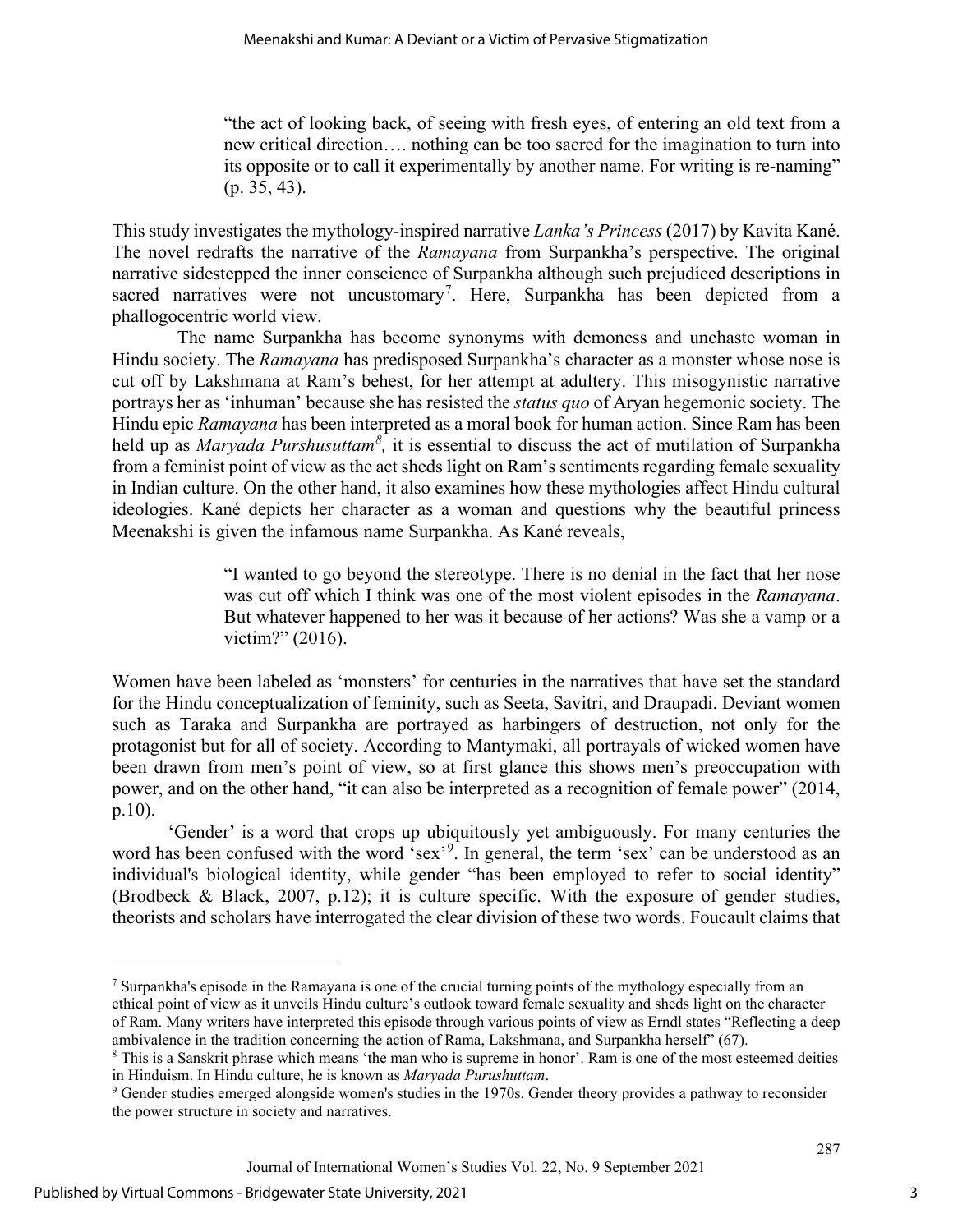sex is the concept of discourses and does not exist independently. Sex and gender are intimately related as Glower and Kaplan state "both are inescapably cultural categories that refer to the ways of describing and understanding human bodies and human relationships" (2000, p. xxxvi).

According to Butler, gender is an effect that is produced by an individual's repeated action, speech, and behaviour. She claims, "Gender is instituted through the stylization of the body and, hence must be understood as the mundane way in which bodily gestures, movements, and enactments of various kinds constitute the illusion of an abiding gendered self" (1999, p. 519). Moreover, they confront clear negative consequences if they fail to perform their respective gender roles based on pre-defined norms. Butler asserts, "Gender proves to be performative that is, constituting the identity it is purported to be" (Butler 1999, p. 10). Her concept of 'Performativity' is based on two notions: first, gender does not occur with language, rather it is only about bodies doing things. Secondly, gender is not something that is done by a pre-existing or an unconstrained individual. Gender is not a role that someone chooses, rather it is a decision made by a detached, pre-social, conscious mind. Once gender becomes naturalised it becomes part of reality. Genders are constituted throughout different historical ages, and this is an everlasting process. Moreover, there are social rituals and traditions attached to each gender that render its identity.

Like Butler's theory of performativity, Schur propounded his theory on deviance. The term 'deviance' is a sociological concept that remains a hermeneutic tool. It is defined as "An identified difference that the members of a society regard as morally offensive or threatening" (Schur 1983, p. 10). The difference is not merely an unadorned process but a radical one from a collective perspective. Deviance in this regard refers to the dogma, ideology, and narrative about which these differences are produced. Social Psychologist Howard Becker claims that the whole labeling process is selective and targets the people who are politically and socially 'undesirable' in society<sup>10</sup>. Edwin Schur, much like Butler, argues that women who go against society's prescribed norms are labeled as deviant.

In the patriarchal structure, manhood is something that men must prove while women seem to accept their fate. Women who deviate from culturally ascribed gender norms are portrayed negatively. The cultural construction of women's deviance shows men's preoccupation with concepts of hierarchy and power. Alicia Gaspar de Alba notes, on the portrayal of the wicked women, or as she calls the "bad women" stereotype. She says it "is not object d'art created by an artifice of patriarchy created to oppress women and at the same time promote the interest of men" (2014, p.33). While these digressive approaches "operate to impose control" (Schur 1984, p. 8) they also serve to "keep women under control, or in their "place" (p. 8).

The above theories of Butler and Schur look very appropriate when applied to Kavita Kané's *The Lanka's Princess* as the study focuses on the character of Meenakshi who manipulates her feminine performance and is labeled a deviant. She is fated to pervasive social stigma and earns an ill-famed name, Surpankha.The novel is situated within the tradition of the Revisioning Strategy. It reinterprets the character of Surpankha, who directly challenges the family, home, and prescribed female role, therefore, labeled as 'wicked', and an 'outsider'. She faces negative sanctions when she violates specific gender roles prescribed by the hegemonic class as she suffers drastic consequences and is born as *Kubja* (hunchback) in her next birth. She cries and questions "what did I do so terrible than that I had to lead this life in misery?" (Kané 2017, p. xiii). In her

4

<span id="page-4-0"></span><sup>10</sup> Becker is an American sociologist also known as a 'social constructionist' and 'symbolic interactionist'. The founder of the labeling theory, Becker's idea of social deviant is not based on an intrinsically deviant individual, rather he claims that they become deviant from being labeled as such. See, Becker.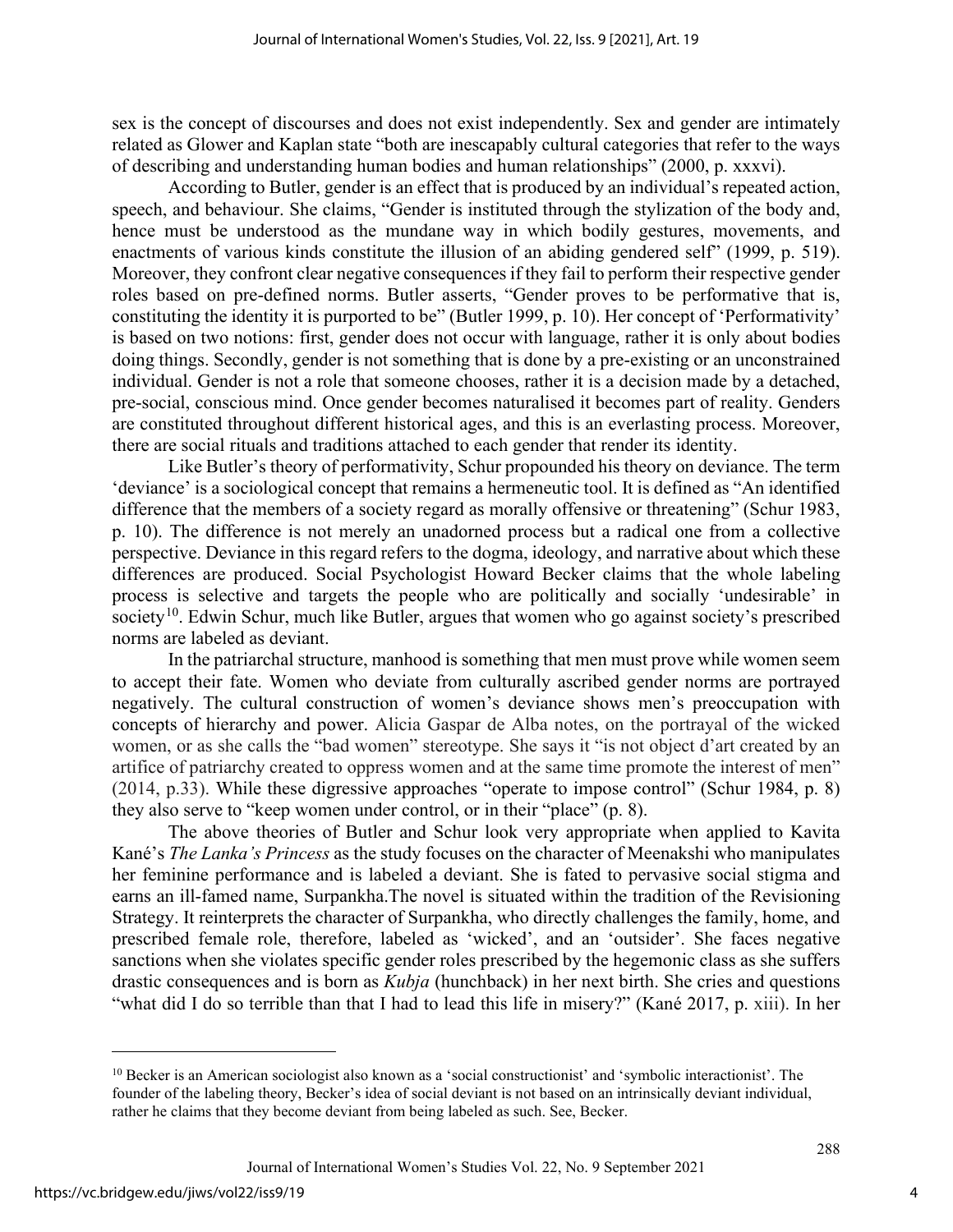previous life she is born as a beautiful princess and the sister of King Ravan, but she turned into a monster as Krishna reveals to her, "You were born into a beautiful princess Meenakshi…but your wickedness turned you into a monster-Surpankha, the woman as hard as nails…" (Kané 2017, p.xiii). Hence, she suffers because of her defiantness.

#### **Woman: An Inferior Gender**

Meenakshi's colour and gender label her as "other" from the beginning of the novel. The novel starts with the utterance, "it's a girl! Kaikesi heard the words as the last wave of pain and relief. *It was a daughter, not a son,* her heart sank, her aspirations drowning in a flood of disappointment and easy tears" (Kané 2017, p. 1). This sentence showcases women's position in society, as Daly asserts, "To be female is to be deviant by definition in the prevailing culture" (1985, p. 65). Here, the patriarchal institution and social relations are responsible for her secondary status as a 'girl'. Her sex defines her predefined gender role. The body becomes a physical marker for her identity. In the context of Butler's theory of Performativity 'gender' is something that one should perform. So, in this sense Meenakshi's gender doesn't allow her to participate in certain actions as her mother expects from her sons, and the disappointment of her mother is explicit in the following description:

> Kaikasi had had three sons from him and was hoping for a fourth, but it turned out to be a daughter …Kaikasi looked down at the baby and could not help cringing or quench the well of bitterness. This girl has cheated me on my plans, she thought angrily, a faint stirring of unease making her more restless. (Kané 2017, p. 2)

Unlike her three brothers, gender trapped her in a specific definition of performance that is prescribed for her to follow. This confirms the androcentric order of the society that controls women. Surpankha as a girl is placed in a subordinate position. She is expected to be emotional, sensitive, and empathetic, but instead she deliberately fights with boys to save her older brother Vibhishan and gets scolded by her mother, "Vibhishan is a boy and he's older to you. He doesn't need your protection!" (Kané 2017, p. 5). The emphasis on Vibhishan's gender is obvious. Their mother implicitly indicates that as a boy, Vibhishan is capable of protecting himself. She is upset when Surpankha transgresses her territory and tries to challenge the defined gender roles. This instance shows that the term 'gender' is more about patterning and shaping an individual being. The mother promotes her son as an individual and encourages ego boundaries thus dividing notions of femininity and masculinity further.

Gender differences can be explicated not only through her character orientation but also through her performance. Surpankha manipulates her ascribed role of femininity, "She sounded Defiant" (Kané 2017, p. 24) as she asks her grandmother, Taraka, "But why am I not allowed to study the Vedas like my brothers, Nani" (Kané 2017, p. 24). Again, she complains about her subordinated status, "But why...Am I not Vishravas' child too? Then why am I not with my brothers right now who are performing austerities and invoking Lord Shiva's blessings near Narmada? Am I daft?" (Kané 2017, p. 25). This interaction is useful to assess women's position in society as it proves the dissymmetrical views of the society that do not allow her to take part in spiritual activities like her brothers. Surpankha's self-assertiveness makes her a deviant woman since "Vedic mantras are not to be recited by women, because women are lacking in strength and knowledge of Vedic texts. Women are impure and represent falsehood" (Buhler 1886, p. 128). As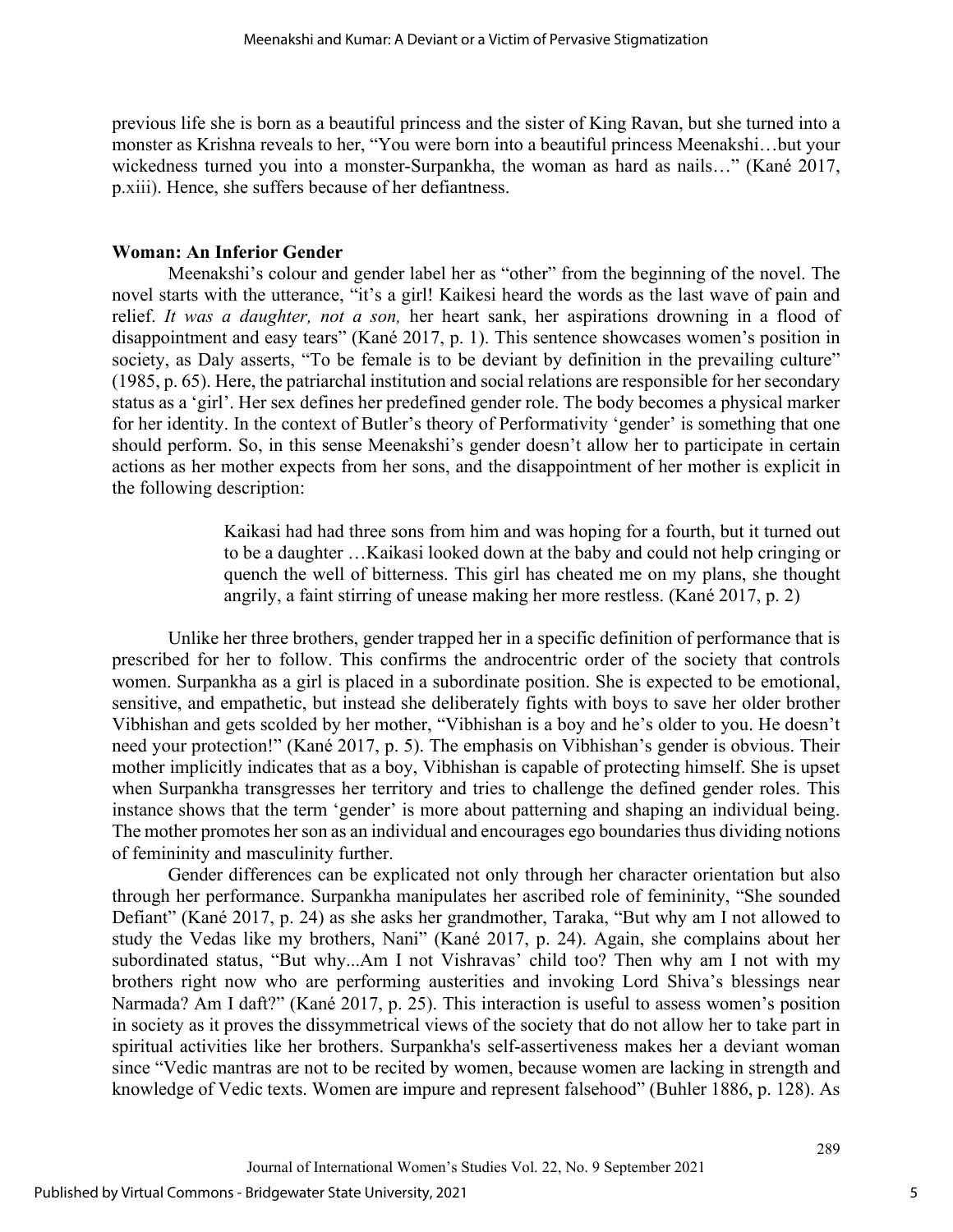*Manusmriti* illustrates, gender norms and conditions are to be followed strictly, and violation of any of these norms can lead a person to be labeled as deviant. This distinction clearly shows that "women were handicapped in their spiritual practices" (Stanley 1997, p. 40). These scriptures, in this sense, render the performance valid and the infraction of this performance constitutes deviance. In this regard, the nature and the basis of the subordination of women is based on these scriptures.

# **Presentation of 'Womanhood'**

These performances unconsciously aim to reproduce and reaffirm socially accepted norms and naturalizes those acts. Henley and Freeman stated,

> "If women are to understand how the subtle forces of social control work in their lives, they must learn as much as possible about how nonverbal cues affect people, and particularly about how they perpetuate the power and superior status enjoyed by men" (1975, p. 475).

Women are the victims of 'affective deviance' and they are labeled as deviant and punished by society if they violate their feminine performance. Along with verbal mannerism, non-verbal actions become major determinants of such deviance. In a similar vein of events, Meenakshi deliberately acts out from the conventional role of femininity. She attacks her brother Ravan after he kills her pet, Maya. Overwhelmed by emotion, her attack on Ravan is symbolically representative of her savage nature that falls out of the performance of femininity. The narrative describes the attack:

> "Ravan gave a cry of surprise, curdling into a scream of pain, one arm protecting his face against her clawing fingers, the other trying to wrench her off. But she clung on, ripping her sharp nails unto any exposed flesh, tearing the skin, sinking deeper to gouge" (Kané 2017, p. 8).

Meenakshi's action showcases a manipulated gender performance. She directly displays her aggression and assertiveness; Ravan calls her "a witch with long, sharp claws" out of rage (Kané 2017, p. 8). Because Meenakshi deviates from prefixed behavioral norms she is labeled a witch. Kaikesi scolds her:

> "Why can you not behave like a girl? Always fighting and squabbling, hitting boys and throwing stones, and scratching the eyes out of anyone who provokes you. Shurpankha, that's the right name for you, you monster!" (Kané 2017, p. 9).

According to deviant theory, she violates the culturally and socially ascribed norms depicted in derogatory terms by her mother. Meenakshi feels victorious by transgressing her socially prescribed feminine role and says, "Yes, I am a monster! ...baring her claws at her mother. "See them? If anyone hurts me, I shall hurt them with these!! I am Shurpankha!" (Kané 2017, p. 9). Surpankha no longer resembles the subordinate and passive character that is prescribed for the Indian woman. Her resisting spirit scares her mother who questions "was her daughter a monster?" (Kané 2017, p. 9).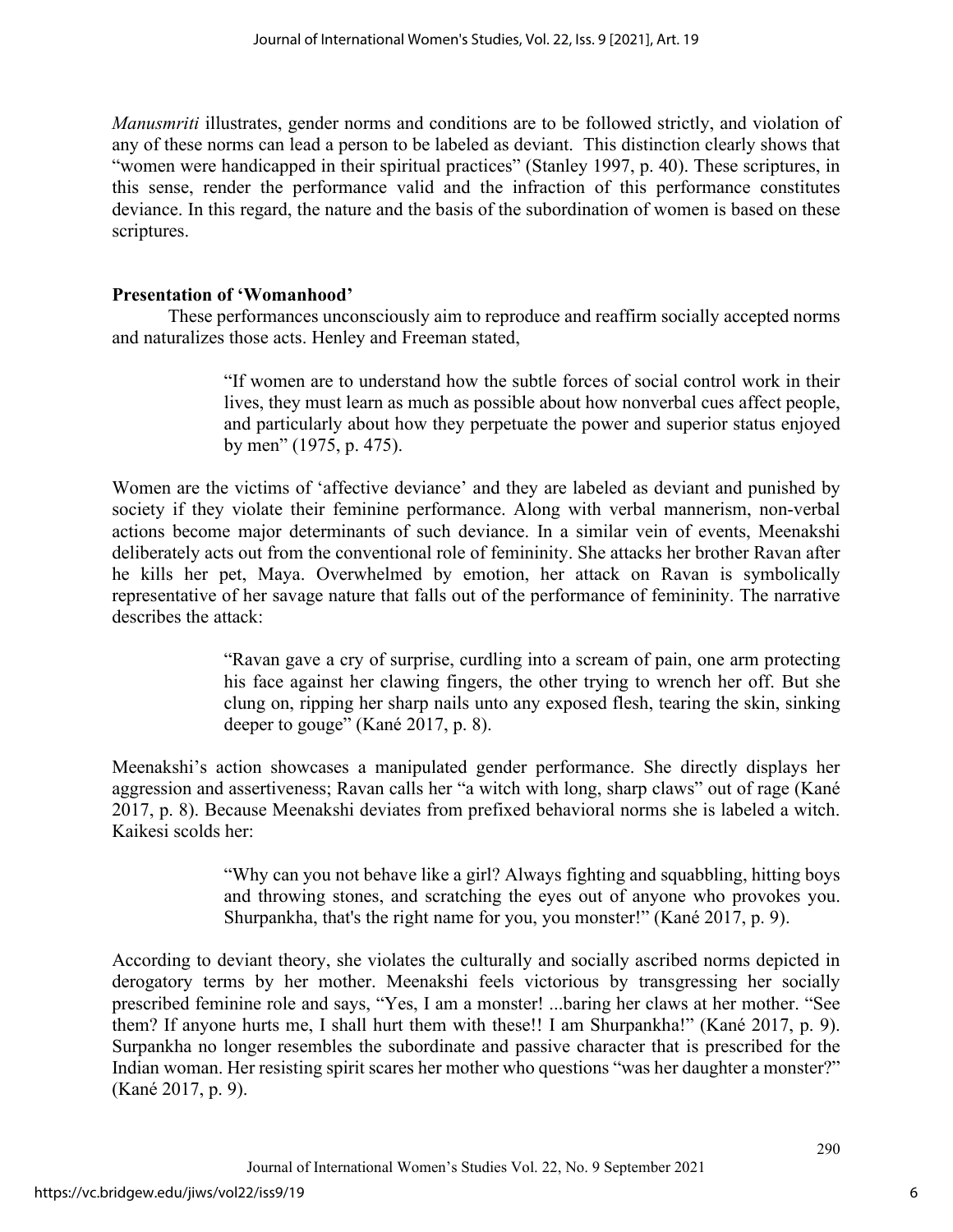This stigmatization usually has several negative psychological and social consequences for the labeled individual. Meenakshi is labeled as a stubborn child, and she carries this image further in the text. Even her father treats her as an 'outsider' and doesn't defend her against her mother's tirade "but instead had thrown a look of disappointment sighing and shaking his head. He didn't rush to her defense nor did he draw her close to comfort her" (Kané 2017, p. 11). He makes her leave class and rebukes her, stating "no need for you to attend these classes" (Kané 2017, p. 12). She feels castigated and isolated.

Meenakshi assumes the given label and decides to act accordingly. She becomes Surpankha. Frank Tannenbaum states, "the person becomes the thing he is described as being" (1938, p. 20). In Meenakshi's case, she associates herself with a monster and the labeling pushes her to other delinquencies. Her self-image alters in her mind as the narrative reveals:

> The word monster was echoed to her so often and each time it brought a rush of memories…her mother flinging that word at her, her eyes spitting venom and dislike. Meenakshi shivered. She could not forget that day, nor could she forget words. *Monster*. *Surpankha* (23).

Meenakshi adopts the name Surpankha as her identity. She reflects on her inferior nature, "I am the monster of the family, and I am never made to forget that!" (Kané 2017, p. 23). In this sense, she accepts the beliefs on which stigma is grounded. Meenakshi's action appears to be not only against patriarchy but also against intellectual society. The narrative employs ellipses to emphasize how women are labeled as monsters.

### **Underlying Perception of Deviance and Stigmatization of Women**

The threat of men's perception is a major factor that underlines the deviation of women as men finds their own dominance in danger from the possibility of women's liberation; "it is, indeed, axiomatic that male dominance depends upon female subordination" (Schur 1994, p. 9). Meenakshi's love for Vidyujiva scandalises her brother, Ravan, as he finds his power threatened. He warns his sister of this deviance, "I could well kill you with my bare hands right now….I shall marry you off to a beggar but not that bastard!" (Kané 2017, p. 119). The threat of Meenakshi's liberation in love seems to be intertwined with Ravan's experience of the very condition of femaleness threatening his power and authority. Unlike other passive women in the novel, Meenakshi raises her voice against men's tyranny and dares Ravan, "You have no heart, just pride. And that mad urge to rule, be it over land, women or family, you tyrant!" (Kané 2017, p.122). She is a menace to Ravan; "she gloated viciously. She had him now, and she would hold him powerless and gaping in her wrenching hold" (Kané 2017 p.124). At last, she wins her battle against her brother's wishes but "she did not know what she was going to lose" (Kané 2017, p.125). Men's authority and domination lead to women's deviance and subordination. Thus, according to the American radical feminist author and activist, Andrea Dworkin, "the truth of it is that he is powerful and good when contrasted with her. The badder she is the better he is" (1974, p. 44).

This study suggests that Surpankha aka Meenakshi is manipulating her performance of gender to satisfy her personal goals. Butler's theory suggests that gender is created by performative activity that unconsciously reproduces cultural norms and values, but that still there is room to transgress these norms, thus the body gains meaning in discourses through power relations. By deliberately transgressing her role as a woman Surpankha is able to achieve her goal.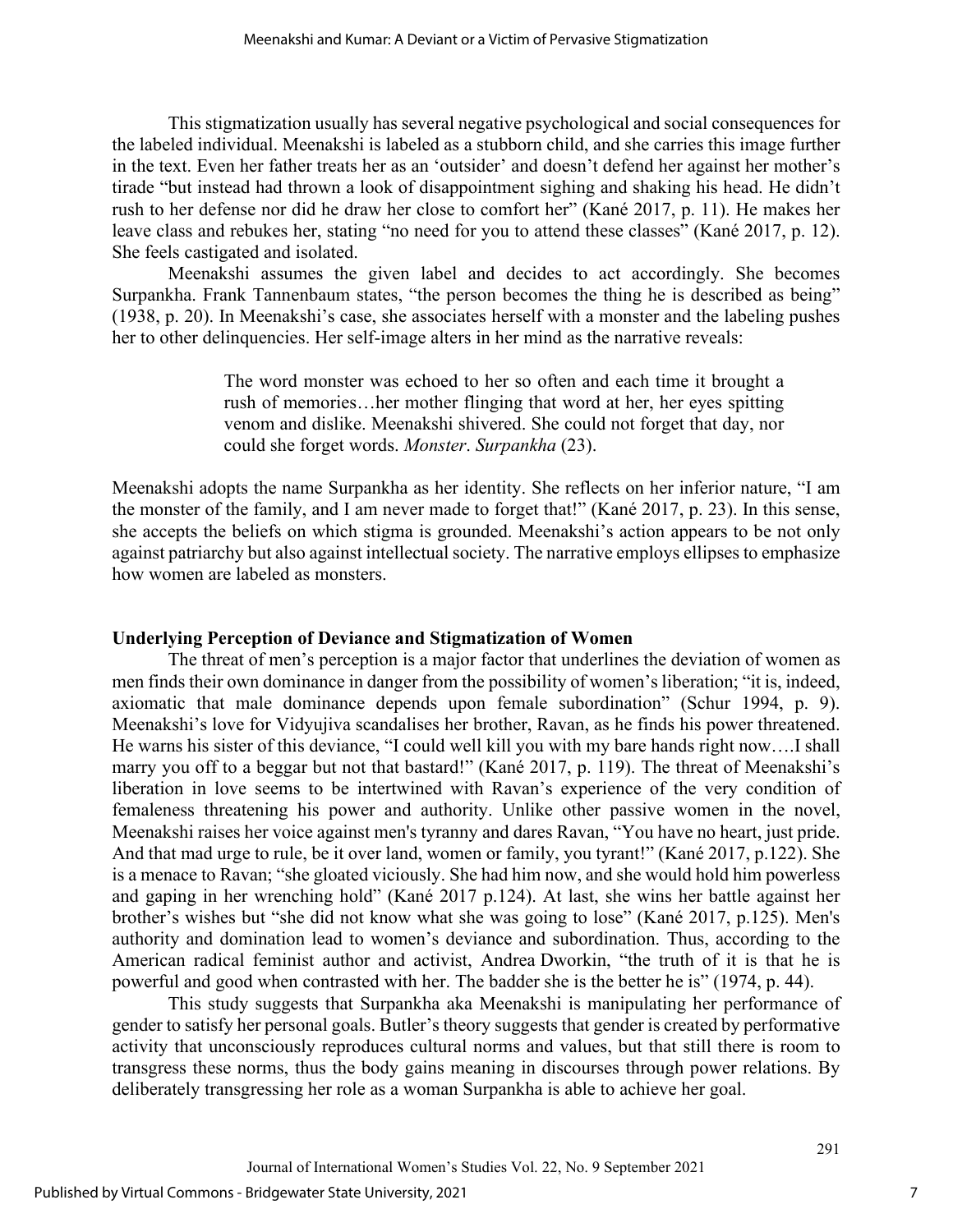She exists as a vehicle to challenge, manipulate, and, at times fully deconstruct and dismantle the gender constructs of her contemporary society. The study suggests her gendered behavior and the drastic consequences of this violation. After the murder of her husband, Vidyujiva, by her brother Ravan she plots to kill her brother, Ravan, "she wanted to see him dead" (Kané 2017, p. 177) so she could avenge her husband's death. Surpankha's actions are initially elucidated as very masculine and deserving of being shamed and stigmatized. The text narrates, "She was like that tigress. If she saw a way out, she would have run, but she was trapped in her grief, churning into fury" (Kané 2017, p. 175). She embodies something exceptional on this particular point. Edwin Schur, comments:

> When a woman achieves to an extent or in ways that stereotypical notions describe as beyond female capacities, it is assumed and said that she must be 'exceptional'…it is not just an assertion that most women do not do these things, but rather an implicit claim that 'typical,' 'normal,' and even 'natural' women do not and cannot do them. Such reasoning allows the categorical type to stand, as does the description of a woman who behaves contrary to type as 'acting like a man,' or as being 'masculine' (1994, p.30).

The theory suggests that when women surpass their normally held gendered behavior, perceived to be followed by feminity, they are labeled as 'inhuman' or 'exceptional'. Surpankha's mother criticises her, "you were always ugly…mean, vindictive and …oh, so unlovable! You are Surpankha not my daughter but a monster" (Kané 2017, p. 174). Surpankha exhibits a selfindulging need for revenge which wins over her consciousness. The words of her mother, "you'll make life hell for us!" foreshadow the impending ruin of the family as she fears now what her character is capable of. Surpankha promises to herself, "And I will…for each one of them. From today I would be the Surpankha" (Kané 2017, p. 175). She deliberately and actively decides to destroy what is closest to her, to punish her brother, Ravan, and to satisfy her wishes for justice. Here, her self-image is highly influenced by other people's opinions, termed as "Looking glass image" by Cooley (1902, p. 152).

She plays the role of the victim to accomplish her purpose, and she performs feminity to intrigue Ravan. She urges to him, "I was mad, brother, when I heard the news of Vidyujiva's death, not now,' …and I apologize for the terrible words I uttered. To all of you, especially you, Ravan" (Kané 2017, p. 176).

This passage is weighted with irony as she inculpates her invective on her abrupt emotions and successfully enshrouds her true motives as she resolves secretly, "you shall pay for it dearly with your life" (Kané 2017, p. 176) but she tries to assuage his fear and tries to pretend like a subdued female, "You are our savior, you have always thought of family first. It took me a long, painful time to realize that" (Kané 2017, p. 177). The speech represents her vilified nature and disingenuous performance. In the context of Butler's theory of identity and gender performance, her performance constitutes subversive resistance itself. She performs this necessary feminine role to effectuate her own goals. The deception of this performance, however, serves to deconstruct the patriarchal order and constructs her behavior. In this regard, she challenges the masculine sphere. Surpankha successfully disguises her inner self under her gendered performance.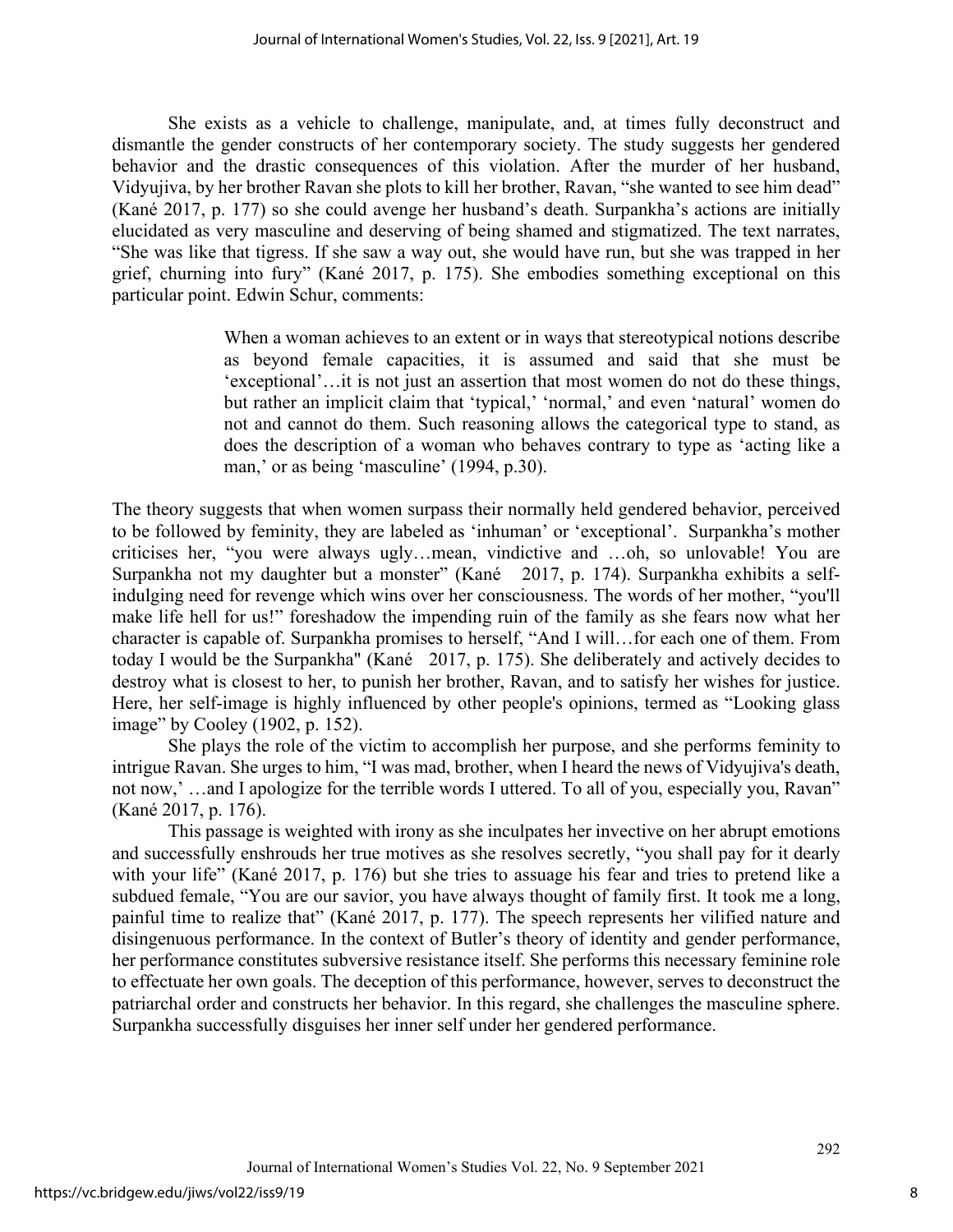#### **Stigmatizing Sexuality of Women**

The question of deviance could easily be swept away under Manu's statement that gives Hindu society a single ideological lens to set their performance, rules and regulations where male and female deviants are treated differently. Hindu ideology is imbued with a patriarchal ethos and reproduces patriarchy interminably. These norms, when followed accurately, provide reassurance of their identical essence, while women who choose culturally deviant sexuality risk being labeled as wanton, witch, and monster.

 Sexual behavior norms are a controversial topic in patriarchal societies. While sexual behavior norms can vary, they all still address the basic question regarding 'normal' sexuality and the border between deplorable, prohibited, and inappropriate sexuality. In a similar vein of thought, a psychiatrist notes that "from the feminist point of view, sexual liberation can be a conservative force in society, insofar as it enshrines the status quo as bedrock…" (Person 1980, p.60).

In the novel, the deviant character of Surpankha has been compared with the pious character of Sita, the submissive wife of Ram, whose "power must be controlled to suit the purpose of a patriarchy society" (Richman 1991, p. 83) whereas Surpankha is "unattached and wanders about freely …it is Surpankha's status as an independent woman which is denounced" (Richman 1991, p.84). Although men are also divided into categories of virtuous versus atrocious, the division of women is far more delineated and expressed in terms of sexuality. When a woman like Surpankha violates her expected performance—her desire for Ram and Lakshmana is described as destructive and manipulative—it is often ascribed to their female character: "Women are often perceived and responded to primarily in terms of their category membership as female, first and foremost. Such responses may itself carry a certain degree of stigma, since relatively speaking femaleness is a devalued status" (Schur 1994, p.7). As a male character, Ravan's immoral deeds are never described as coming from his male nature. He rapes Rambha and tries to rape Vedawati, who saves herself by jumping into a yagna<sup>[11](#page-9-0)</sup> fire. Ravan goes unharmed as his mother placates her son's deed, "it's done. She's gone. Don't think much on this …I shall find you a better girl" (Kané 2017, p. 86). This prejudiced attitude reflects the dominance of male privilege and male power.

Surpankha's desire for two married men is described as,

"She wanted those two men just as she had wanted Vidyujiva. She wanted to share something, to blot out this awful loneliness…that was the kind of help she wanted, and yet how few could or would give her that?" (Kané 2017 p. 195).

Her desire violates the 'sacred societal bonds' and in turn, she is labeled as deviant. Hence, she must face catastrophic fate for her deed. It seems she deviates from her social performance by desiring these two men. She also tries to attack Sita and receives an admonition from Ram. He commands Lakshman, "Lakshman, take care of this unvirtuous ruttish *rakshasi[12](#page-9-1)* and teach her a lesson she will never forget!" (Kané 2017, p. 201). Here, Ram represents a male authority who upholds masculine norms. He actively looks to re-establish the structure of male dominated society by putting Surpankha in a 'rightfully' subordinated position. As Henley and Freemen succinctly

<span id="page-9-0"></span><sup>&</sup>lt;sup>11</sup> Yagna in Hinduism refers to a Vedic ritual performed in front of sacred Agni (fire). The word has its roots in Sanskrit meaning, to sacrifice, devotion and honour.<br><sup>12</sup> The Sanskrit word *'Rakshasa'* can be traced to *'Rigveda'* which means 'one who consumes raw flesh'. The female

<span id="page-9-1"></span>equivalent of *Rakshasa* is *Rakshasi.* In Malay and Indonesian, it means 'Monster'. They have been depicted as ugly and hideous in the Hindu epics. In the epics, they are the popular race. They are both virtuous like Vibhishan and dreadful like Ravan.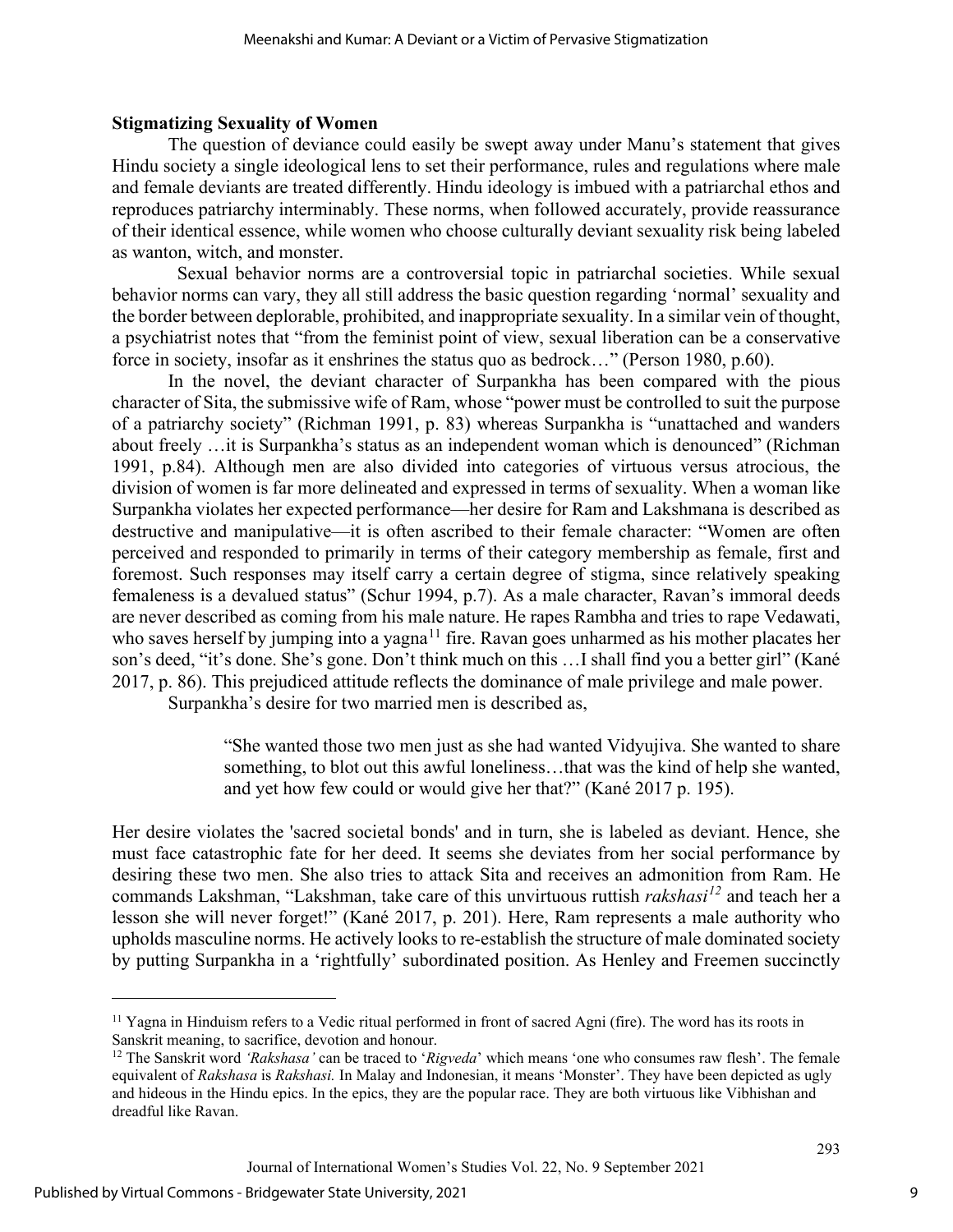state, "women are constantly reminded where their 'place' is and that they are put back in their place, should they venture out" (1975, p. 474). This is a process of devaluing women by using stigma laden norms.

She is labeled as *Rakshasi* by Ram who symbolizes the power structure and male dominance. It shows the dual nature of male dominated ideology. Surpankha embraces culturally deviant sexual desire and consequently she is condemned and marginalized by the dominant group. Ram orders Lakshmana to maim off her nose: "Maim her…she will remember her dishonorable crime and not attack a helpless woman again" (Kané 2017 p. 202) Here, mutilation is the consequence of her deviant nature as the nose is considered a symbol of honor; by cutting off the nose she is traditionally punished for her deviance and it is made visible. She pays the penalty for that "horrific crime". It's a kind of mechanism that imposes restriction and limitation on women's behavior. She describes her censored horror:

> Maim her, what weird barbarity was this and for what…for displaying desire for these two handsome men...what were they furious about me attacking Sita or me assaulting their chastity, their moral righteousness? Was it their apprehension for my uninhibited behavior, assuming it to be an overt vulgarity, an open display of unleashed carnal anarchy? Was that they had laughed at me, reticulating me in their contempt and amazement, their arrogant condescendence condemning me for my feminine profanities? (Kané 2017 p.202).

The immediate reason for Surpankha's disfigurement seems to be her attempt to kill Sita. However, the implied reason is her attempt at adultery that makes her action punitive. Alicia Gasper de Alba puts it, "Sex empowers the body. Sex is agency, the enactment of desire, and in patriarchy, the only ones permitted to enact their desire are men; women's sexuality has to be scrutinized, proscribed, protected, or punished at all times" (2014, p. 161). In this sense she is punished for her deviant behavior and stigma is attached to her identity.

This episode substantiates a crucial turning point in the narrative's point of view as it sheds light on the character of Ram and his attitude toward female sexuality. It also brings forth the double standard of morality in which women are expected to be faithful while it is acceptable that men might amuse themselves with women other than their wives. This prejudice has been highlighted in the text as Mandoodari says to Surpankha:

> "All for our men; we dress up for them, we keep house for them, we have their children, we carry on their lineage, and we even suffer for them, and deal with their vanities and a lot else…why? Because we love them!" (Kané 2017, p. 155).

Women lose their individuality and devote their lives to keeping men happy. These traditional roles prescribed for women enable their subjection and oppression.

# **Conclusion**

This castration story of Surpankha evokes a particular kind of abysmal woman that faces a negative destiny, becoming a part of Hindu mythology. Kavita Kané has projected an alternative story by breaking established patriarchal myths and recreates a woman censored consciousness. Dismissive images of women are founded on the men's anxiety. According to Cixous, "we need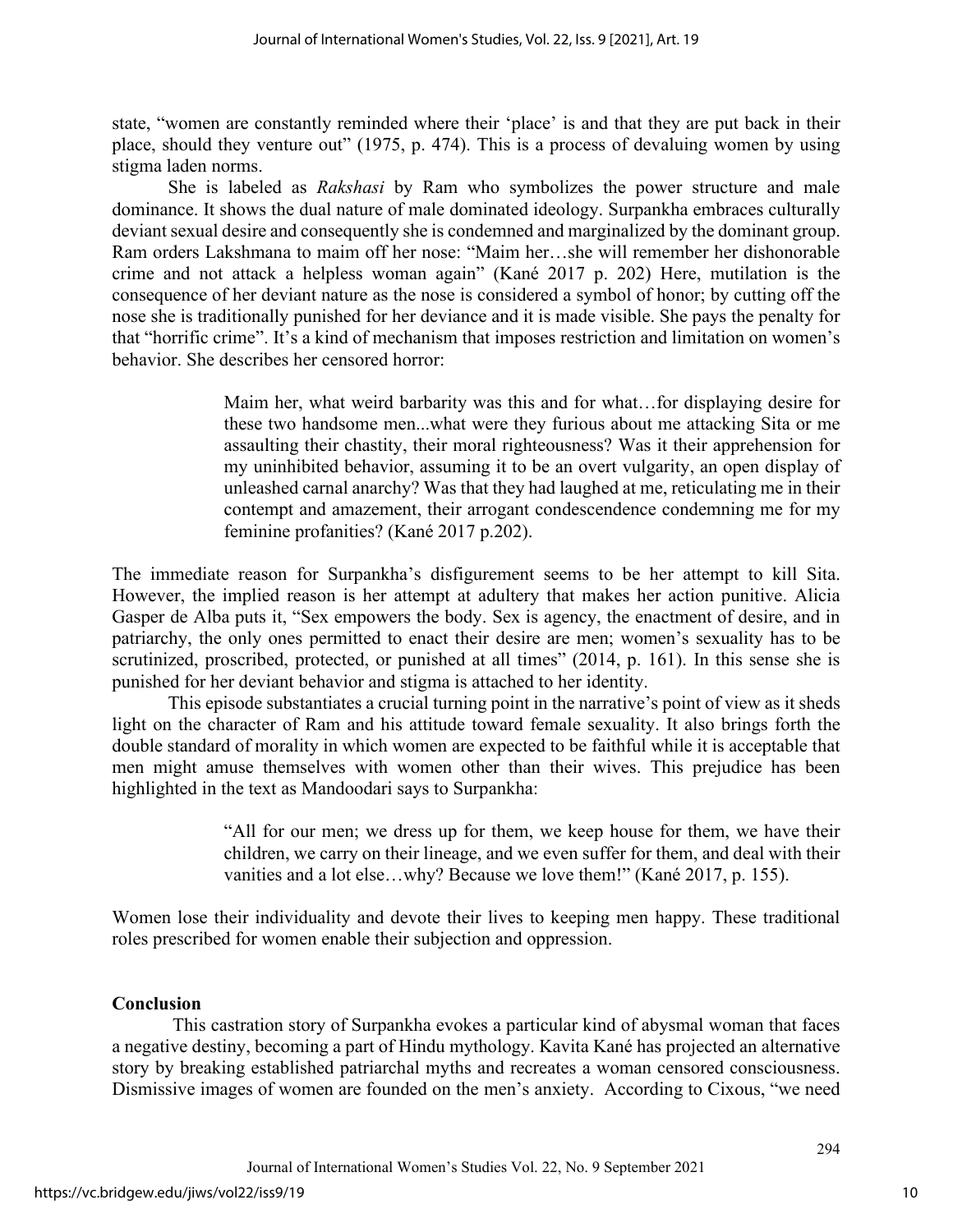our writers to do, to make us recognize that the "tales of crime" that we shiver to read are really about ourselves, 'though under an assumed name, under a pseudonym…" (1990, p. 84).

Surpankha is a deviant woman who violates patriarchal norms and is thus negatively portrayed in established Aryan hegemonic ideology. Her character has been represented in a complex and multi-layered structure outside of her contemporary dominant ideology that shows the image of women in contemporary society as one who is born to lose: "when a woman turns from prey to predator, out of anger or vengeance, she doesn't win. Even if she does on the surface, her victory leads to total disaster" (Sen 1998, p. 27).

Surpankha's destruction seems to suggest that resistance is not possible when it challenges the male oriented society and their agency; it proves that one either supports it or faces the dire consequences. To conclude, since Surpankha doesn't accept her subordinated position, she is dehumanised and portrayed as a destroyer of the family. She is not presented as a strong woman with a will and courage of her own, but as a monstrous being. Further, this study also suggests that against the backdrop of systematic dichotomies of gender performance Surpankha appears to hold out against her contemporary code of conduct. However, since 'gender' is a socially constructed phenomenon, it is thought to be alterable and deconstructable. Thus, Surpankha's depiction as a monster can be correlated with men's oppression and aggression.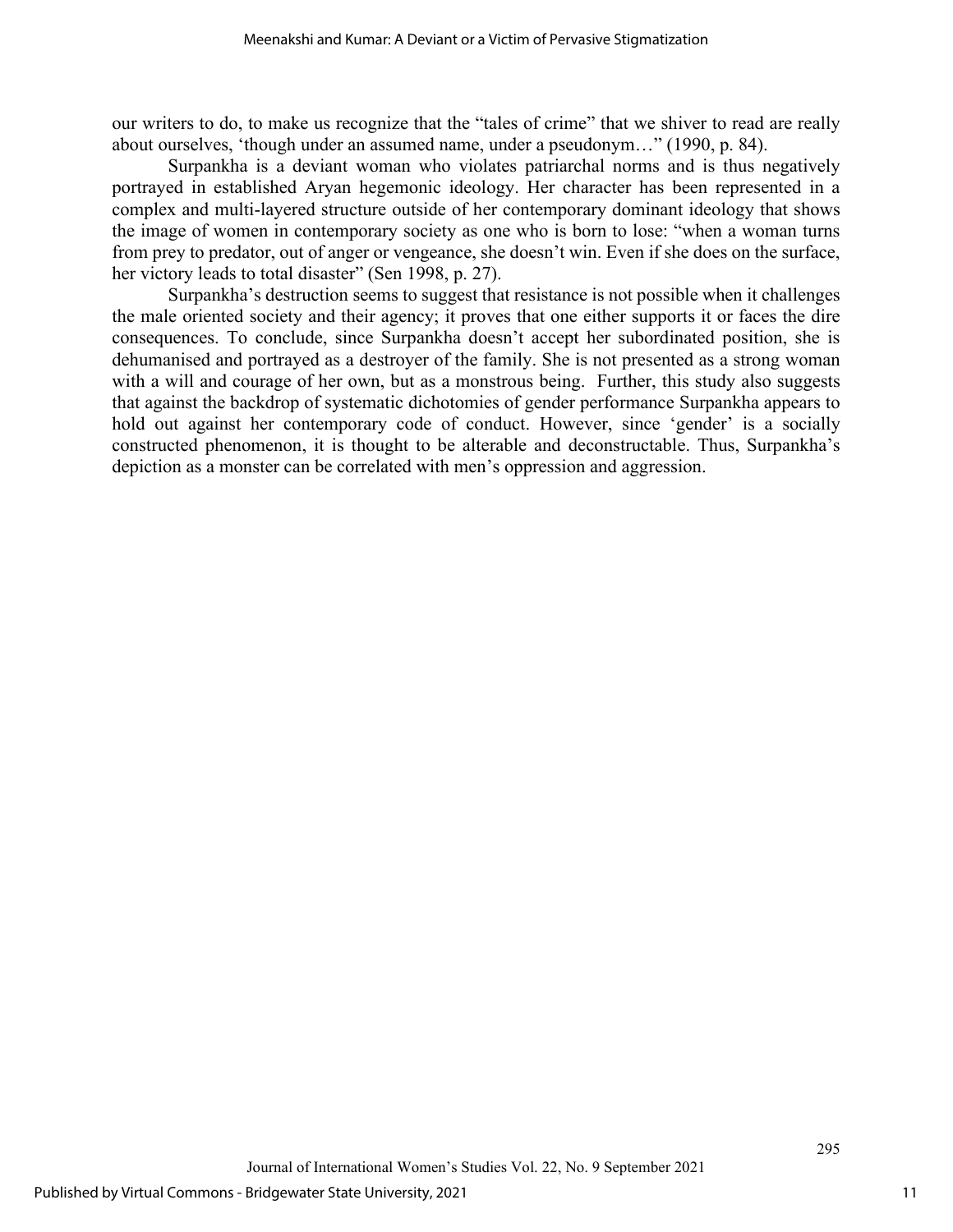# **References**

Becker, H. S. (2008). *Outsiders*. Simon and Schuster.

- Blumenberg, Hans (1988). *Work on Myth* (R. Wallace, Trans). USA: The MIT Press.
- Brodbeck, S., & Black, B. (Eds.). (2007). *Gender and Narrative in the Mahabharata*. Routledge.
- Bühler, George (Ed). (1886). *The Laws of Manu*. (Vol. 25). Oxford: Clarendon Press.
- Butler, J. (2011). *Gender Trouble: Feminism and the Subversion of Identity*. Routledge. Chichester: Columbia University Press. (Original work published 1993)
- Cixous, H. (1993). *Three Steps on the Ladder of Writing*. Columbia University Press.
- Cixous, H., Cohen, K., & Cohen, P. (1976). The Laugh of the Medusa. *Signs: Journal of Women in Culture and Society*, 1(4), 875-893.<https://www.jstor.org/stable/3173239>
- Cooley, C. H. (1992). *Human nature and the Social Order*. New York: Charles Scribner's Sons.
- Daly, M. (1985). *Beyond God the Father: Toward a Philosophy of Women's Liberation*. Beacon Press.
- De Alba, A. G. (2014). *[Un] framing the "Bad Woman": Sor Juana, Malinche, Coyolxauhqui, and Other Rebels with a Cause*. Austin: University of Texas Press.
- Dworkin, A. (1974). *Woman Hating*. New York: Dutton.
- Glover, D., & Kaplan, C. (2009). *Genders*. Routledge.
- Henley, N., & Freeman, J. (1975). The sexual politics of interpersonal behavior, *Women: A Feminist Perspective*, (5<sup>th</sup> ed., pp.391-401). Mayfield Publishing Company
- Kané, Kavita. "A Tryst with the Ramayana". Interview by Anil Srinivasan, *The Indian Express,* 3 September 2018,

www.newindianexpress.com/cities/chennai/2018/sep/03/epics-would-be-lost-if-notretold-kavita-Kané-1866758.html

- ---. (2017). *Lanka's Princess*. Rupa.
- ---. (2016, December 18). *Ramayana's Surpankha: A Vamp or Victim*. Press Trust of India: New Delhi. Retrieved from [https://www.business-standard.com/article/pti](https://www.business-standard.com/article/pti-stories/ramayana-s-surpanakha-a-vamp-or-victim-116121800396_1.html)[stories/ramayana-s-surpanakha-a-vamp-or-victim-116121800396\\_1.html](https://www.business-standard.com/article/pti-stories/ramayana-s-surpanakha-a-vamp-or-victim-116121800396_1.html)
- Kelkar, M. M. (1995). *Subordination of Woman: A New Perspective*. Discovery Publishing House. Retrieved from

<https://archive.org/details/subordinationofw0000kelk/page/n5/mode/2up>

- Luthra, R. (2014). Clearing Sacred Ground: Women-Centered Interpretations of the Indian Epics. *Feminist Formations*, 26(2), 135-161. doi [10.1353/ff.2014.0021](https://www.researchgate.net/deref/http%3A%2F%2Fdx.doi.org%2F10.1353%2Fff.2014.0021?_sg%5B0%5D=V13Q7Dov8Bl4w5iJXp0DQf5T_uOhtcHyBGJ68sshPIThl_C_WztHUENHNbUx4pn1a4ou1_8H5DN0EVPBF-HpEXt9PQ.yPeoGiVA0CWh0aPTJlambk7q4TqKdkkSw5IC_3tAFva_RPR2S8yj3k0pTWyyIbklPAcG1hh8MkiJ5Lv4jCqJyA)
- Mäntymäki, T., Rodi-Risberg, M., & Foka, A. (2015). *Deviant Women: Cultural, Linguistic, and Literary Approaches to Narratives of Femininity*. New York: Peter Lang Publishing Group.
- Person, E. S. (1980, summer). Sexuality as the Mainstay of Identity: Psychoanalytic Perspectives. *Signs: Journal of Women in Culture and Society*, 5(4), 605-630. <https://doi.org/10.1086/493755>
- Rich, A. (1972). When We Dead Awaken: Writing as Re-vision. *College English*, 34(1), 18- 30. Retrieved from<https://www.jstor.org/stable/375215>
- Richman, P. (Ed.). (1991). *Many Ramayanas: The Diversity of a Narrative Tradition in South Asia*. University of California Press.
- Schur, E. M. (1984). *Labeling Women Deviant: Gender, Stigma, and Social Control*. New York: Random House.